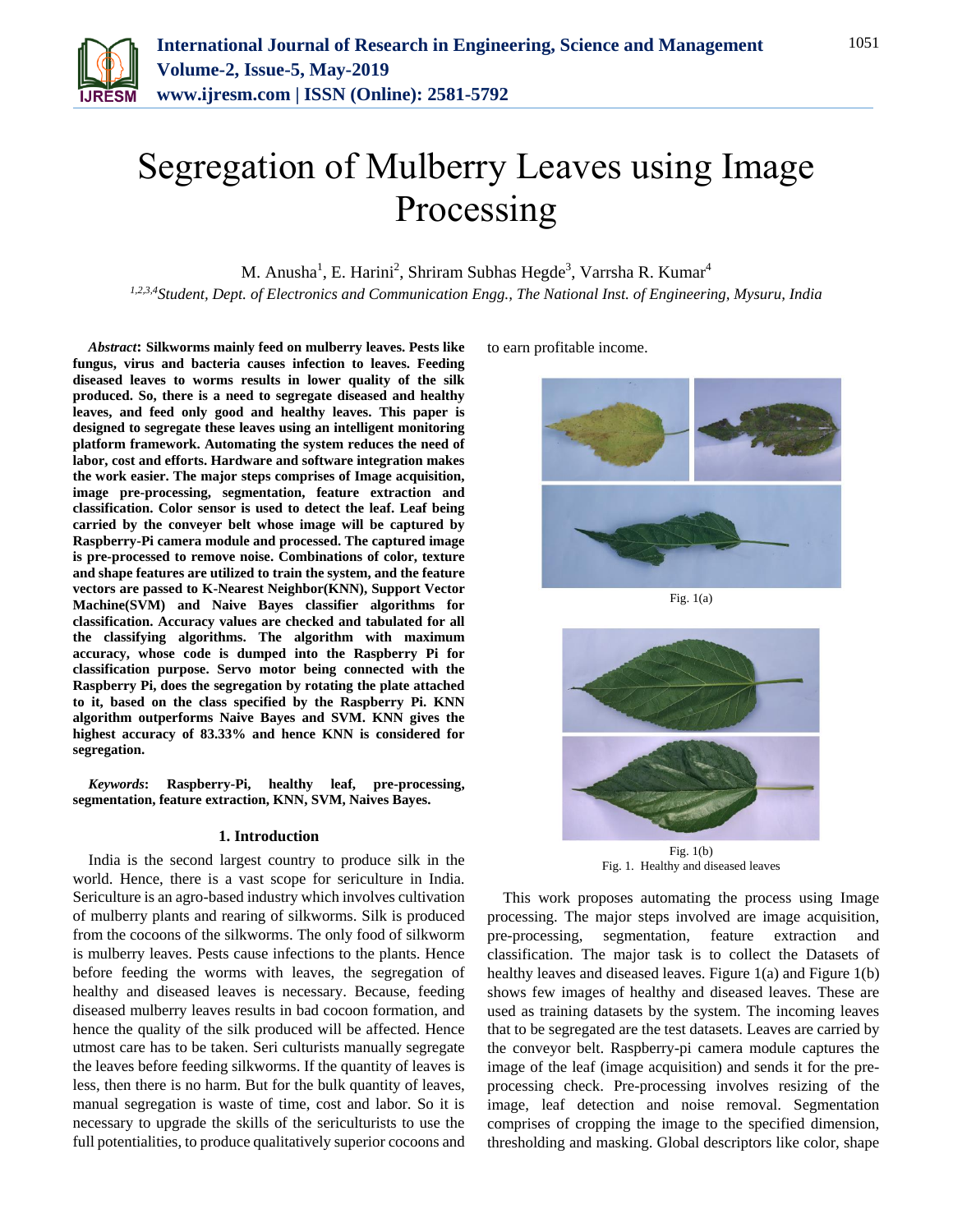

and texture are used for the feature extraction, where these vectors are extracted from both training and test images separately. These vectors are fed as input to the classifiers for the classification. KNN, SVM and Naive Bayes algorithms compute separately, comparing the training vectors and test vectors, and report the results. The accuracy values of all three classifiers are tabulated. The best classifier algorithm is loaded onto the Raspberry Pi for segregation.

# **2. Literature survey**

Dataset collection is the main criteria for any image classification process. We visited Central Sericultural Research and Training Institute(CSRTI), and gathered information about the life cycles of silkworm, cultivation of mulberry leaves and other processes. We collected sufficient images of the mulberry leaves for training the system.

G. Sentilkumar et al. [1] has proposed an image capturing technique using embedded systems using Raspberry Pi. The whole system is composed of an image capturing camera, Raspberry Pi board to run programs on it. DVI compatible monitor is also connected to the system to display the captured image. The main processing unit connects the camera module and a display unit. The design rely on the SD card for long term storage and booting. The camera module used here is RPI NOIR camera board, which can deliver clear 5MP resolution images. This system can be operated in two sessions: firstly to capture the image and to create a database, and secondly to capture the image which can be used for identification and comparison. This system is smaller, lighter and consumes low power, thereby making it an effective system design for capturing the image. In the system proposed in this paper, whenever the leaf is detected, the image is captured, labelled, and saved in separate folder, and this image is fetched for further processing.

Jayaprakash Sethupathy and Veni S., [2] proposed a Disease identification method in mango leaves for Indian agriculture, using OpenCV. OpenCV implementation provides easily usable applications for the farmers. The system proposed in this paper, uses OpenCV machine learning software library for software implementation. It has more than 2500 optimized algorithms, which are used to detect objects, identify faces etc. It has Python, C++, Java and MATLAB interfaces.

Nikhil Govinda Dhakad et al. [3] has proposed an automatic disease detection of plant leaf using image processing techniques. It involves image acquisition, image preprocessing, image segmentation, feature extraction and classification. This work says that Image processing is the advanced computer technology, using which an automatic detection system is developed, supports farmers to identify the diseases at an initial stage. The Controller successfully monitors the humidity and temperature, and stores the sensor parameters in the timely manner. This will help the users to analyze the various parameter conditions in the field, anytime anywhere, which makes an automatic disease detection system is more efficient the traditional detection process.

In the system proposed in this paper, the image captured is passed through all the stages mentioned in the above paper for proper detection of abnormalities in leaves, and finally to output about the status of leaf (diseased or healthy).

Arti N. Rathod et al. [4] suggested in agriculture research of automatic leaf disease detection is a benefited topic in monitoring crops in large fields, thereby detecting the symptoms of diseases in plant leaves automatically, in the early stages. This proposed work initially captures the image, remove noises using median filter and convert the RGB image into CIELAB color component. Secondly, the image is segmented using k-medoid technique. Thirdly, masking green-pixels and removal of masked green pixels, and calculating the texture feature statistics. Finally, this features are passed into neural network. The neural network classification successfully detect and classify the tested disease.

In the system proposed in this paper, concept of masking, color space conversion and texture feature extraction are used as a part of segmentation.

Sachin B. Jagpat and Shilesh M. Hambarde [5] proposed crop diseases are indicated by leaf spots. These spots are examined and subjected to knowledgeable opinion. This system consists of four stages; the first is image enhancement, which includes HIS transformation, Analysis of histogram, and intensity adjustment. Segmentation would be the second stage. Feature extraction being the third stage, includes three feature descriptors namely color, size and shape. The fourth stage is classification, which uses back propagation based neural network system. In

the system proposed in this paper, an integrated image processing system is developed to detect the spots and abnormalities on leaves, to identify whether the leaf is affected by disease or not, as a part of segmentation.

T. Thamil Azhagi et al. [6] proposed a methodology where the leaf image is captured, pre-processed, segmented and classified. Image pre-processing involves masking, where image pixel value is set to zero or any other background value. The pixels with most green colored are identified here. Specific threshold value will be computed for the pixels. The pixel components red, green and blue are giving zero value by RGB component mapping.

P. B. Chopade and Katkar Bhagyashri P., [7] proposed a system for identifying and classifying the leaf diseases affecting the fruit crops which uses image processing tool. All the information regarding the disease is sent to Farmer's phone through GPRS. This work mainly focuses on image segmentation, where the intensity difference between infected leaf concepts is used to segment. Pre-processing stage's output is fed to segmentation, where segmentation is carried out based on thresholding and morphological operations.

In the system proposed in this paper, lower and upper threshold value is calculated from histogram image of saturation image and then the saturation image is divided into two binary images based on threshold values.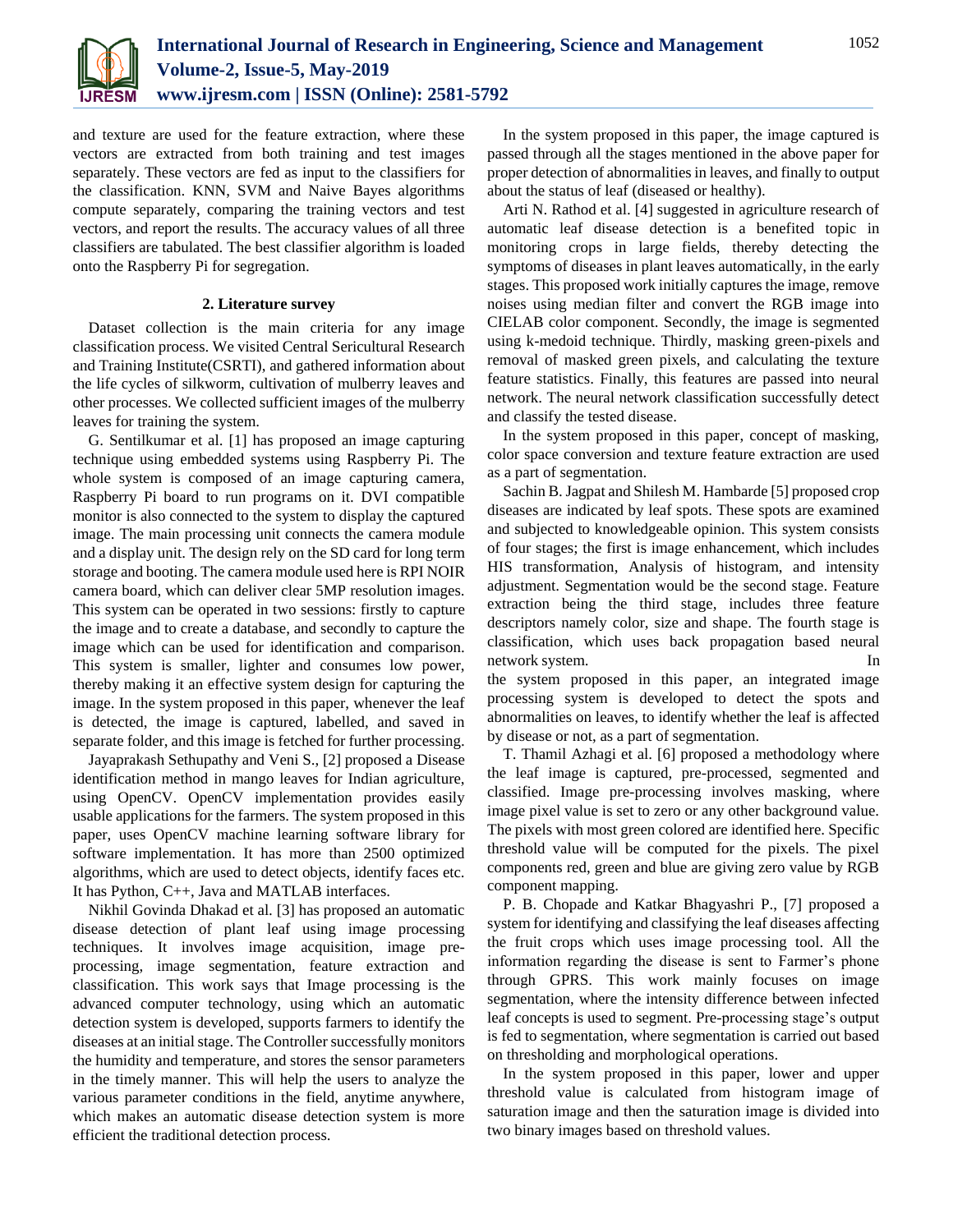

Aniket Gharat et al. [8] proposed a leaf disease detection model, which makes of image processing and convolutional neural network(CNN). Image feature extraction is the main criteria here. Features like color(HSI model) and shape(Hu moments) are used. Classification based on disease is done by CNN. The system uses two image databases, one for training images and the other for test images.

In the system proposed in this paper, three global descriptors like color, shape and texture, with two datasets(train and test) are considered. Color uses histogram and shape uses Hu moments, for feature extraction. These features are extracted and then given to the classifier for classification.

Jinko Kim et al. [9] proposed two frameworks for image classification. KNN being the simplest learning algorithm, classify the objects based on the closet training examples in feature space. Training process in this algorithm involves labelling the training images and storing the featured vectors. The test image(unlabeled image) is assigned to the label of its k nearest neighbours, where based on the k value specified the image is classified. SVM classifier is the supervised machine learning algorithm uses a technique called kernel. Based on the experiment, SVM outperforms KNN.

In the system proposed in this paper, three classifiers two of which KNN and SVM are used for the classification purpose. These two algorithms provides better classification even though the training dataset is less.

Khumukcham Robindro et al. [10] proposed a methodology to diagnose the disease in rice plant which uses a concept of decision Support System(DSS) using Naive Bayes. It contain necessary rules on predicting decisions on diseases, which also offers solution how to handle the predicted disease. This paper provides necessary details on Naïve Bayes analysis. In the system proposed in this paper, KNN, SVM and Naïve Bayes are used as classifiers and efficiencies of these three classifiers are compared.

#### **3. Architecture**

The smart agriculture model aims to detect healthy and diseased leaves. It is of low cost and has good efficiency. Figure 2 shows the architectural design of the proposed system. It includes PC, raspberry-pi, camera module, relay module, DC motor and servomotor.



Fig. 2. Architecture

Raspberry Pi is connected to color sensor, relay module and camera module. The leaf is being carried by the conveyor belt.

Whenever the leaf is detected by the sensor, image is captured by the camera module [1]. The captured image is stored in a separate folder and sent for further processing. Once the processing is done, servo motor rotates as programmed and segregates the leaf.

# *A. Methodology*

The system mentioned in this paper is the combination of both hardware and software implementation. Hardware implementation is mentioned in the architecture section. In the software section, required datasets are collected and stored in the separate folder called Training folder. This folder contains both healthy leaves and diseased leaves. These datasets are also called as training datasets, which are used to train the system, whose morphological characteristics and features are extracted and compared with the test images to obtain the result. The major steps of the image processing are shown in Figure 3.



Fig. 3. Steps of the image processing

#### *B. Image acquisition*

Image acquisition is the process of capturing the image of the input data. In the proposed system, leaves are carried by conveyor belt. Color sensor is used to detect the leaf. Whenever leaf is detected, motor stops the movement of conveyor belt and the camera module captures the image[1]. This unlabeled image will be stored in a separate folder called Test folder. These datasets are called as test datasets. The system is designed in such a way that, any number of images can be captured, until the camera is released. The captured RGB image is converted into HSV color space providing the upper and lower limits to detect green pixels in the image. In the absence of green pixels, the image will not be captured. Figure 4 shows the captured image of the unlabeled leaf.



Fig. 4. Unlabeled leaf

# *C. Image pre-processing*

Image pre-processing is the method of improving the quality of the image and removing the noises in the image. The captured image should be processed before sending through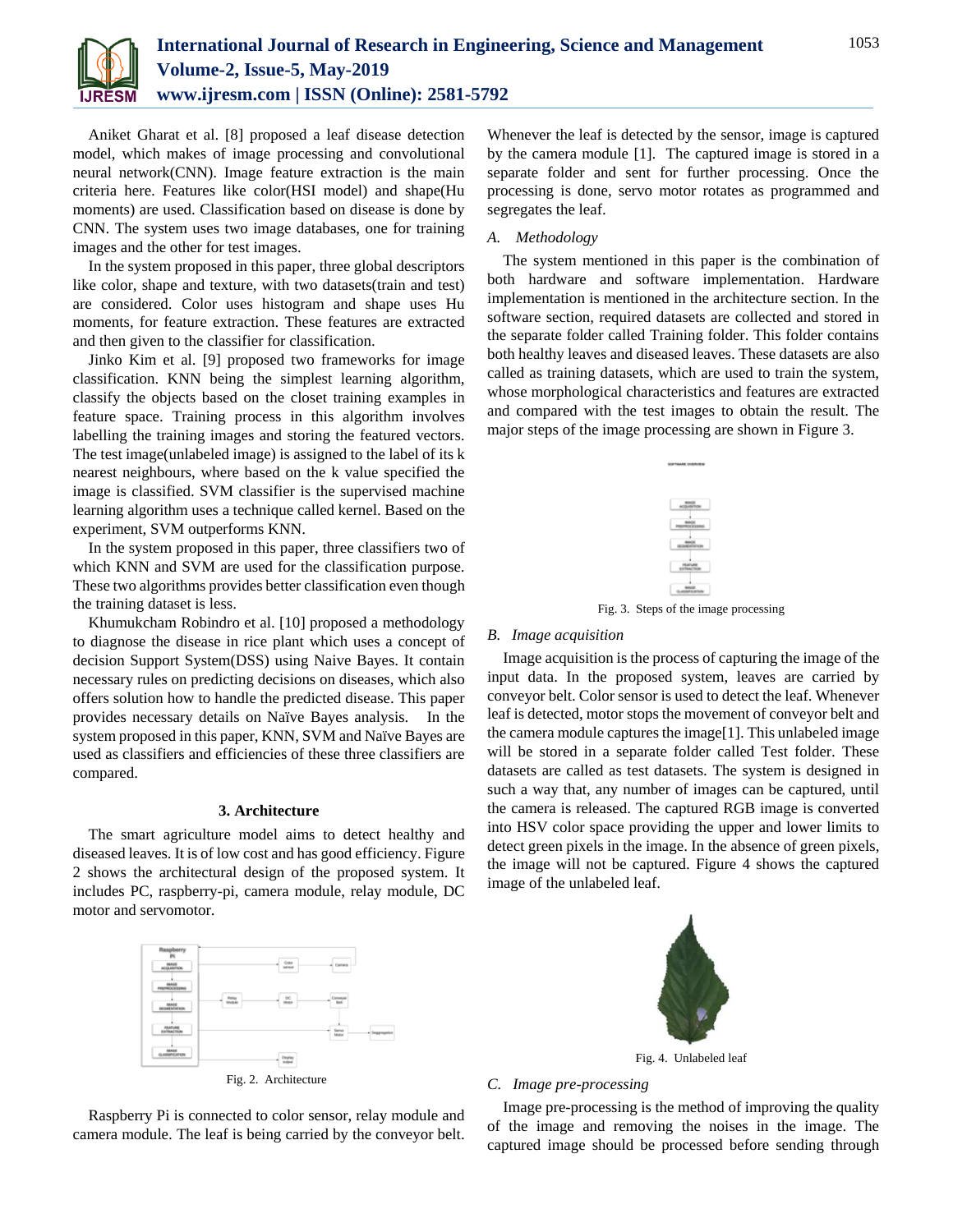

other steps. The input images will be in different sizes and qualities. To compare the test image with the training datasets, both dimensions should match. Hence resizing of image is mandatory, otherwise it throws error. The test image is converted into gray scale image and reduced to the specified dimension, matching the dimensions of training datasets.

# *D. Image segmentation*

Image segmentation is used to convert the digital image into different segments having a few similarities [5]. This helps in leaf detection and boundary line detection in the image. In the proposed system, segmentation involves cropping the image, masking the image and contouring the image.

# *1) Contouring*

Contour represents the shape of the boundaries of the object in an image. The input to the contour finding process is a binary image which is obtained by applying thresholding [7]. The region of interest(region to be detected) in the binary image should be white and the background of the image should be black. In the proposed system, the region to be detected is the green pixels of the leaf. Figure 5 shows the circle contouring the leaf part detecting the green pixels.



Fig. 5. Circle contouring the leaf part detecting the green pixels

# *2) Masking*

Masking is the process of setting some pixel values in an image to zero and others to non-zero [6]. The Image masking tool accepts the input image, masks it and produces a new image which is a copy of the input image, except that the new image will have its pixel intensity values set to zero according to the masking operation. This tool performs opening (eroding followed by dilating function) and closing(dilating followed by eroding function) using kernel function. The kernel function is a structuring element having elliptical kernel of size 5x5. Figure 6 shows the masked image.



Fig. 6. Masked image

# **4. Cropping**

Cropping the image retains only the region of interest where, everything else will be removed. In the proposed system, base and tip of the leaf are considered as the extreme points in vertical direction. Similarly extreme points in the horizontal direction are considered. This is done using OpenCV [2] inbuilt tools like OTSU and THRESH. This process makes sure that redundant information in the image are excluded. Figure 7 shows the cropped image.



Fig. 7. Cropped image

# *A. Feature extraction*

Features are the information that is extracted from an image. Features are the real valued vector numbers which describe the image at high level perspective. In the proposed system, Global feature descriptors like color, texture and shape are considered for the detection. The color descriptor used is Color Histogram [8]. Histogram is a graphical representation of number of pixels in an image. It quantifies the pixel value for each intensity value. It yields 8 vector values(bin=8).

The texture descriptor used is Haralick [4]. It yields 14 vectored values, out of which only 13 vectors are considered, since the last vector value need high computation time. The shape descriptor used is HuMoments [8]. It is invariant to various image transformations. It yields 7 vectored values. All these features are calculated for both training and test datasets, and compared to obtained results.

# *B. Classification*

The feature vectors calculated in the previous steps, become the input to the classifiers. Classifiers like KNN, SVM and Naïve Bayes are used for the computation. They compare the test featured vectors with each training featured vectors. The difference is calculated with respect to healthy and diseased image featured vectors. The test image is classified to the class (healthy or disease) which has least difference.

KNN is one of the simplest machine learning algorithms [9] opted for classification and regression. The value k is the deciding factor. K value is usually odd for determining between two classes.

SVM [9] locate decision boundary which divides data points in the space into two classes. There can be any number of hyperplanes, but the one with maximum distance from the data